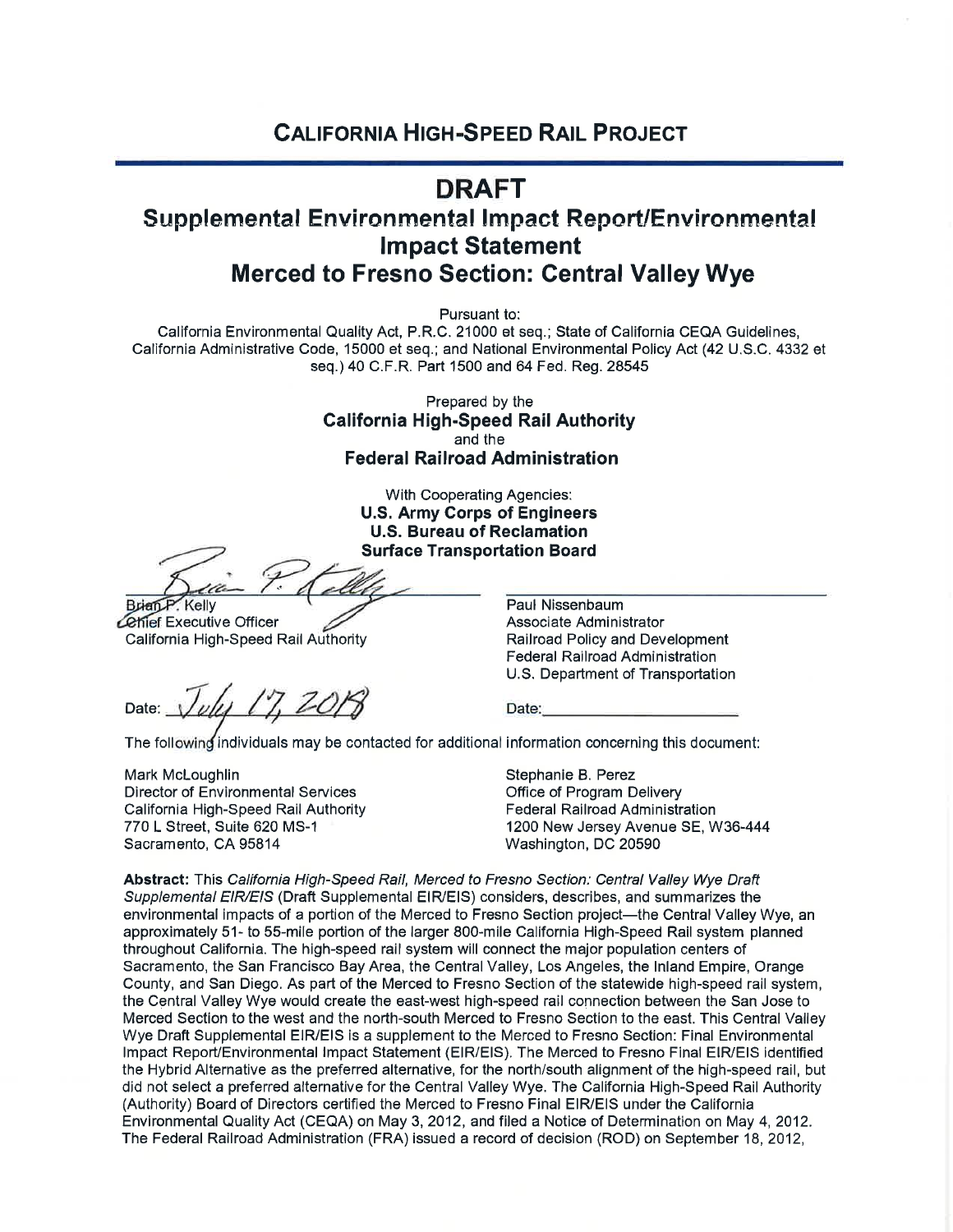and the Surface Transportation Board issued a ROD on June 13, 2013. Although the Authority Board of Directors and FRA approved portions of the Hybrid Alternative outside the wye for the north/south alignment of the high‐speed rail and the Downtown Merced and Downtown Fresno Mariposa Street station locations, these approvals, deferred a decision on the area known as the "wye connection", that is, the east-west high-speed rail connection between the San Jose to Merced Section to the west and the north-south Merced to Fresno Section to the east, to allow for additional environmental analysis, which is the intent of this document.

The need for the HSR system exists statewide, with specific attributes of regional areas contributing to this need. The Merced to Fresno Section is an essential component of the statewide HSR system and directly relates to the population growth and increased intercity travel demand over the next 20 years and beyond and the increased travel delays and congestion that would result on California's highways and at its airports. Four alternatives are considered in this Draft Supplemental EIR/EIS: the State Route (SR) 152 (North) to Road 13 Wye; the SR 152 (North) to Road 19 Wye; the Avenue 21 to Road 13 Wye; and the SR 152 (North) to Road 11 Wye. The Authority and FRA have identified the Preferred Alternative (CEQA Proposed Project) in this Draft Supplemental EIR/EIS as the SR 152 (North) to Road 11 Wye Alternative. The Authority and FRA will incorporate into the design of each Central Valley Wye alternative impact avoidance and minimization features (IAMF): standard practices, actions, and design features. Potential environmental impacts of the alternatives include air pollutant emissions; increases in noise and vibration; displacement of commercial, residential, and agricultural properties; community and neighborhood disruption; impacts on historic and archaeological sites; visual impacts; impacts on sensitive biological resources and wetlands; and cumulative impacts. Mitigation measures have been developed to avoid or reduce significant impacts identified in the Draft Supplemental EIR/EIS.

This Draft Supplemental EIR/EIS is being made available to the public in accordance with the California Environmental Quality Act and the National Environmental Policy Act (NEPA).

Visit the California High-Speed Rail Authority [website,](http://hsr.ca.gov/Programs/Environmental_Planning/supplemental_merced_fresno.html) where you can:

- View and download the Draft Supplemental EIR/EIS.
- Request a compact disc (CD) of the Supplemental EIR/EIS.
- Find a location near you to review a copy of the Draft Supplemental EIR/EIS.

Printed and electronic copies (CDs) have been placed in the main public libraries and/or other locations in the following cities and communities: Madera, Merced, Chowchilla, and Fresno. Printed and electronic copies of the Draft Supplemental EIR/EIS, along with electronic copies of the associated technical reports, and the Merced to Fresno Final EIR/EIS, also are available for review during business hours at the California High-Speed Rail Authority's office in Sacramento and Fresno.

## *Additional Information*

As permitted under the Surface Transportation Project Delivery Program, the State of California has requested that the FRA assign its responsibilities under NEPA and related federal environmental laws to the Authority. The program is authorized by 23 U.S.C. section 327 to be implemented by the Federal Highway Administration, FRA, and the Federal Transit Administration through joint regulations defining project and applicant eligibility, the application requirements, and the requirements for a written Memorandum of Understanding (MOU) approving the assignment.

The Authority, in partnership with the California State Transportation Agency, made available for public review and comment a draft application to the FRA to assume federal environmental responsibilities under the NEPA. The official comment period on the draft application began Thursday, November 9, 2017, and ended Monday, December 11, 2017. Public comments received during this period were reviewed and considered prior to submitting the final application to the FRA in February 2018. The FRA published the final application and draft MOU in the Federal Register on Wednesday, May 2, 2018, and solicited public comment for 30 days, which ended June 1, 2018. The final application and MOU can be viewed on the California High-Speed Rail Authority website at:

[http://www.hsr.ca.gov/Programs/Environmental\\_Planning/nepa\\_assignment.html](http://www.hsr.ca.gov/Programs/Environmental_Planning/nepa_assignment.html). These comment periods do not substitute for, or duplicate, the comment period for this Draft Supplemental EIR/EIS.